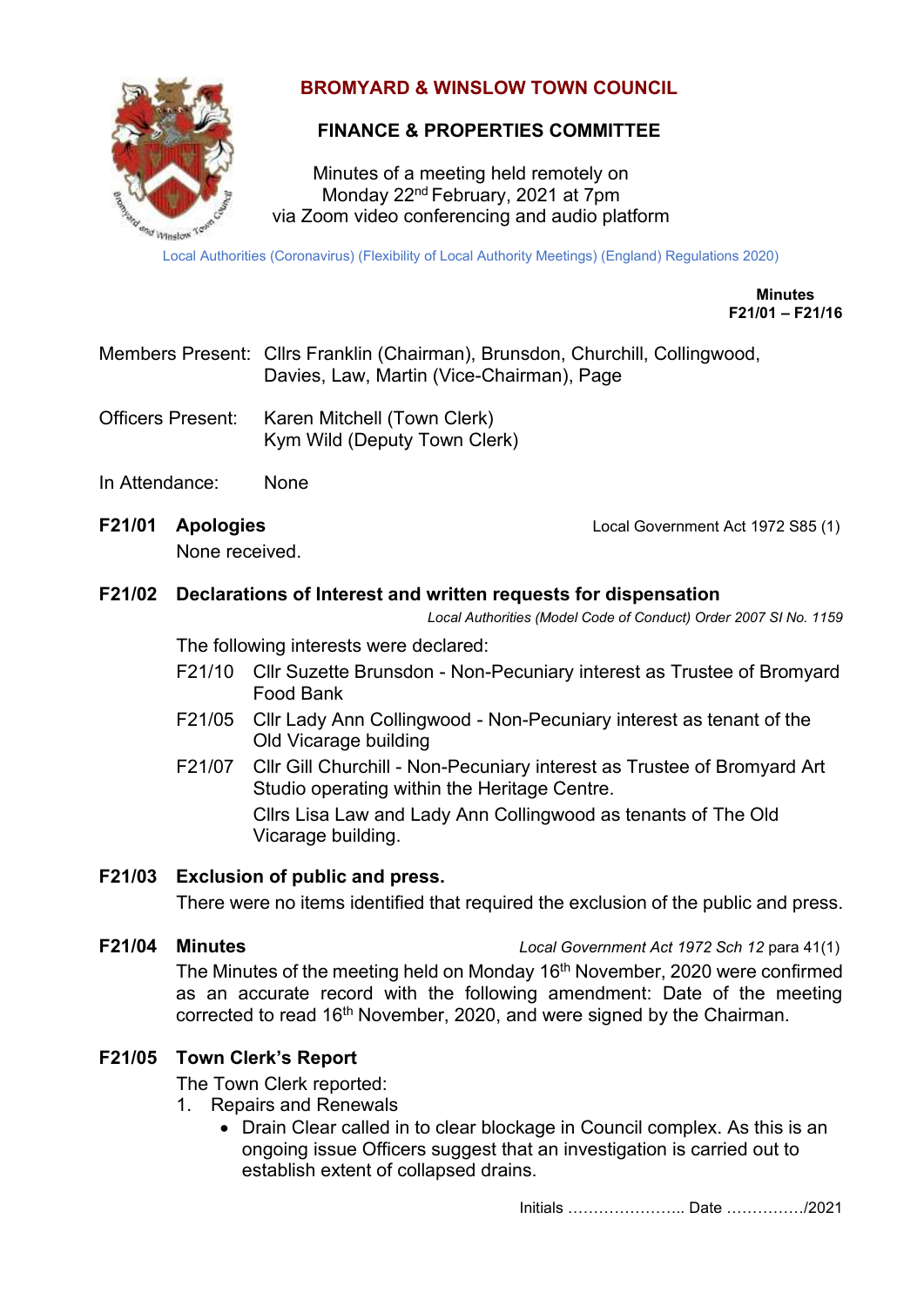- Tree works completed removed broken limb and lifted crown on Ash tree at entrance to Rowberry St. car park.
- Downpipe lockage cleared Old Vicarage
- Decorations completed in TCO
- Contractor requested to fill recurring potholes in Rowberry Street car park (near ticket machine)
- Repair works to closed churchyard wall (car park section) completed.
- 2. Other items
	- Cluster fly infestation at Old Vicarage second treatment required.

**IT WAS RESOLVED** that the Report be noted.

## **F21/06 Finance**

a) Income & Expenditure by Budget Heading – January 2021

**IT WAS RESOLVED** that item a) be accepted and that the overspend on the following budget lines be noted.

4080 Insurance – increase due to taking out cyber cover (Approved by Full Council 26.10.2020 – Minute C20/115 refers)

4304 – Citizens Advice Grant (approved by Full Council 20.07.220 – Minute C20/75 refers)

b) Bank Reconciliation

**IT WAS RESOLVED** that item b) be accepted.

The Town Clerk reported that prior to the interim internal audit, review and signing of reconciliation statements, bank statements and petty cash book was carried out by Cllr Law for the months when no meetings were held.

Cllr Lady Ann Collingwood to review and initial the Bank Statements and the Petty Cash book for the month of January.

c) Top Sheet – January 2021

**IT WAS RESOLVED** that item c) be accepted.

The Clerk reported that the sum of £20,000 had been moved to Burial earmarked Reserves as per resolution of Full Council C20/108,2.2.

**IT WAS FURTHER RESOLVED** that the 'Top Sheet' was no longer required to be presented at future meetings.

d) Accounts for Scrutiny

**IT WAS RESOLVED** that all items listed under item d) as per the agenda be confirmed for payment.

The Clerk/RFO to circulate scanned invoices to members for reference prior to on-line bank authorisation.

e) Report of Monthly Payments

**IT WAS RESOLVED** that item e) for the period 1<sup>st</sup> October 2020 to 31<sup>st</sup> January 2021 be deferred to the next meeting.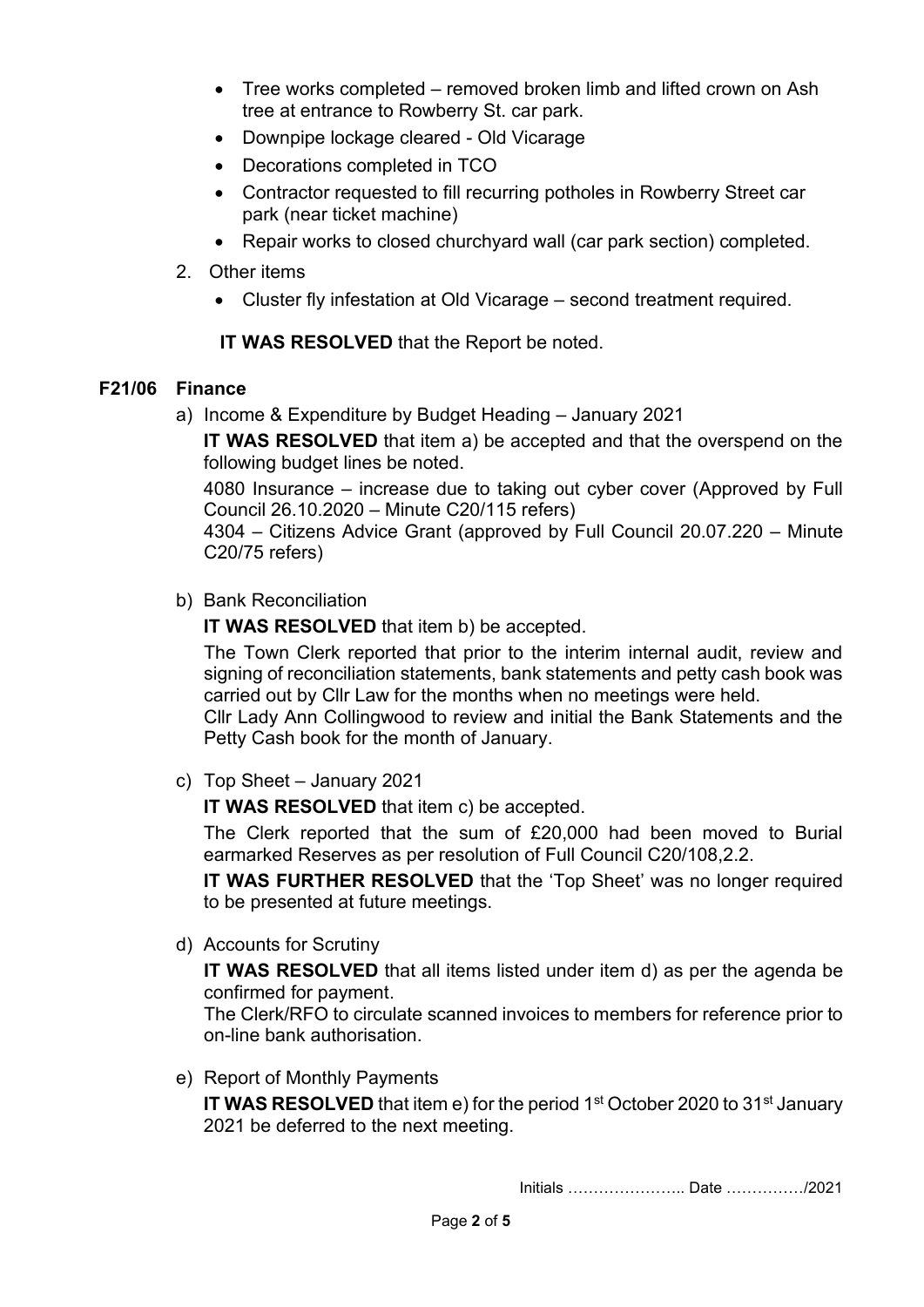f) Petty Cash

**IT WAS RESOLVED** that item f) top-up of Petty Cash in the sum of £100.00 be accepted.

## **F21/07 Heritage Centre**

Members considered a request from Bromyard Info CIC to waive the charge for backdated costs for heating and lighting in the sum of £488.78. This represents the difference between the monthly charge for gas and electric usage against actual costs for the period March 2018 and January 2020. (F20/39 refers)

Members acknowledged that the business had been closed as a result of the pandemic and queried whether financial support from Herefordshire Council had been received, i.e., the COVID-19 Business Support Grant.

**IT WAS RESOLVED** that this matter be deferred to the next meeting in order to seek clarification from the Heritage Centre tenant as to whether COVID-19 Business Support Grant funds had been received from Herefordshire Council.

## **F21/08 Internal Audit 2020/21**

Members considered the interim internal audit report and internal audit plan for the year ended 31st March 2021.

**IT WAS RESOLVED** that the interim internal audit report and internal audit plan be received and recommended to Full Council for adoption.

The Clerk/RFO was thanked for her diligence in the preparation of the accounts.

#### **F21/09 Provision of Floral Decorations 2021**

Members considered costs for floral decorations for 2021, from the Town Council's contractor. The sum of £17,000 for Floral Decorations is included in approved budget for 2021-2022)

| Supply floral decorations for town centre                          | 2440.35 |
|--------------------------------------------------------------------|---------|
| Supply plants & Plant troughs Summer & Autumn                      | 635.25  |
| To water floral displays                                           | 2520.00 |
| To erect & take down displays                                      | 350.00  |
| To supply floral decorations for Tenbury Road Car Park             | 613.80  |
| 22 x $\frac{1}{2}$ round baskets Erect & take down & water for the |         |
| season                                                             |         |
|                                                                    |         |

The Clerk was instructed to liaise with the contractor to arrange for regular weeding and feeding of the tubs and baskets to get the best display possible.

**IT WAS RESOLVED** that the Council be recommended to approve costs for floral displays as quoted, in the total sum of £6,559.40 and, that the Town Clerk be delegated to authorise additional expenditure for maintenance (weeding) of the baskets.

## **F21/10 Grants**

1. Members received the End of Grant Report from Bromyard Community Arts (BCA) for the November Lantern Making project.

**IT WAS RESOLVED** that the End of Grant Report be accepted and that the project underspend of £131.87 be returned to the Town Council.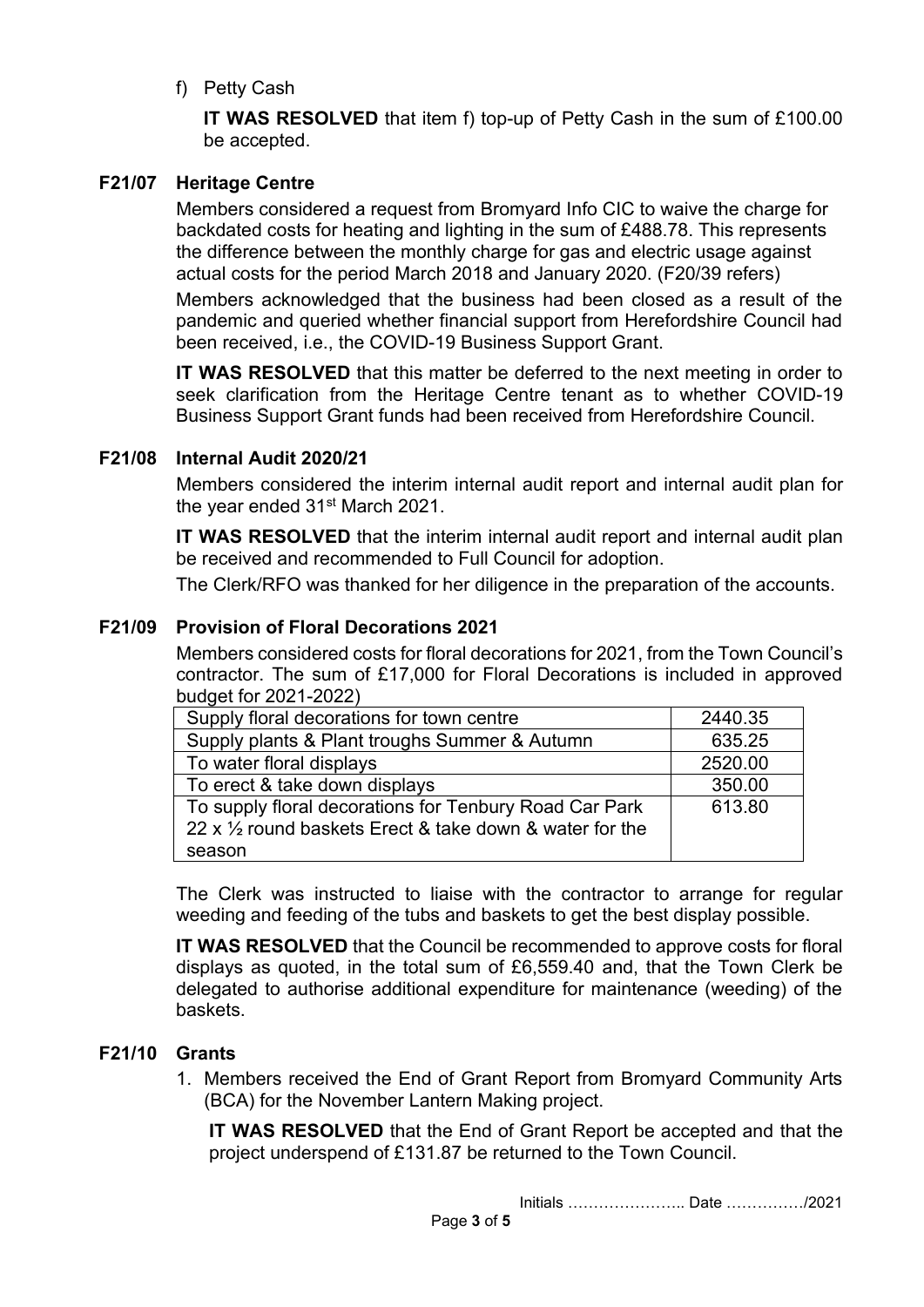The Town Clerk to send of letter of thanks to the BCA for all of the efforts in making such beautiful displays for shop windows in the High Street as part of the Bromyard Christmas Lights.

- 2. **IT WAS RESOLVED** to note the following:
	- i. Bromyard Food Bank Grant award not yet released due to delay in setting up bank account. The Food Bank has confirmed that this is imminent.
	- ii. Hope Centre Grant application for two new laptops is withdrawn. An amended application will be submitted in due course.
	- iii. Thank-you letter received from Cobalt health for grant award of £200.

#### **F21/11 Terms of Reference**

Members reviewed the Terms of Reference and made the following amendments: Constitution 5. Meeting Frequency (to read) Quarterly or more often as required.

Responsibilities j. To maximise revenues from the properties as far as is consistent with maintaining them in good order and with meeting the Council's wider objectives.

**IT WAS RESOLVED** that the Terms of Reference as amended, be recommended to Full Council for adoption.

#### **F21/12 Financial Controls**

To review the following documents:

- 1. Financial Regulations
- 2. Management of Internal Control Systems
- 3. Internal Financial Controls Day to Day Procedures

**IT WAS RESOLVED** to defer agenda item F21/12 1-3 inclusive to allow the Chairman, Vice Chairman and Town Clerk to review the documents in the interim period and present any recommended amendments to the next meeting.

## **F21/13 Financial Policies and Procedures**

Members reviewed the following documents:

1. Grant Policy and Procedure

The following amendment was made:

Grant Conditions 8. - If the individual / organisation / body is unable to use the grant wholly for the stated purpose then any remaining monies must be returned to Bromyard & Winslow Town Council immediately.

**IT WAS RESOLVED** that the Grant Policy and Procedure, as amended, be recommended to Full Council for adoption.

2. Reserves Policy

**IT WAS RESOLVED** that the Reserves Policy be recommended to the Full Council for adoption without change.

19:50 **IT WAS RESOLVED** to suspend Standing Orders at 20:00 for not more than 20 minutes to enable the meeting to transact as much business as possible.